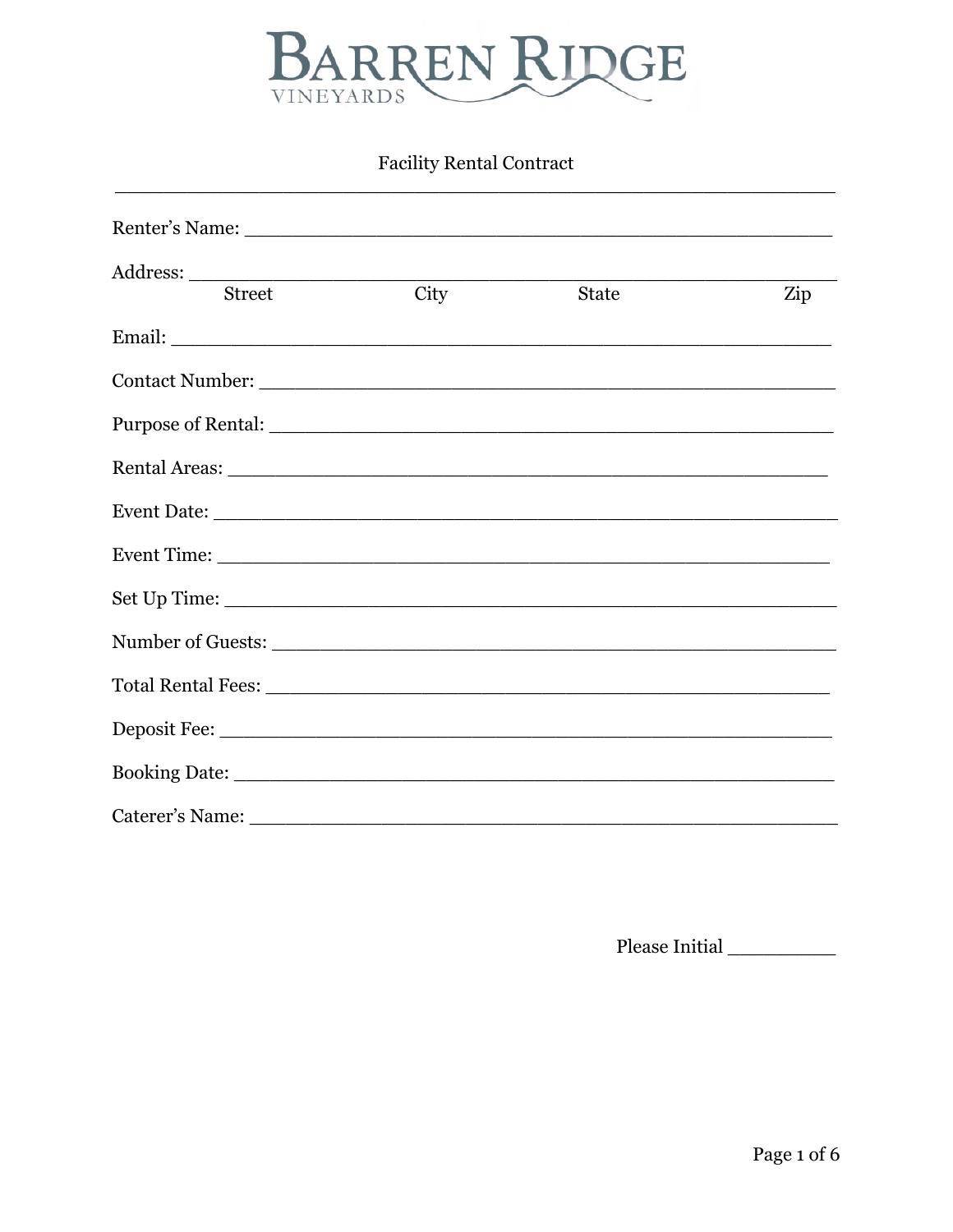| Credit Card Authorization Form                                                                                                                                                                                                                |                 |                                   |  |  |
|-----------------------------------------------------------------------------------------------------------------------------------------------------------------------------------------------------------------------------------------------|-----------------|-----------------------------------|--|--|
|                                                                                                                                                                                                                                               |                 |                                   |  |  |
|                                                                                                                                                                                                                                               |                 |                                   |  |  |
|                                                                                                                                                                                                                                               |                 |                                   |  |  |
|                                                                                                                                                                                                                                               |                 |                                   |  |  |
| <b>Method of Payment</b>                                                                                                                                                                                                                      |                 |                                   |  |  |
|                                                                                                                                                                                                                                               |                 | ______ VISA __________ MASTERCARD |  |  |
|                                                                                                                                                                                                                                               | <b>DISCOVER</b> |                                   |  |  |
|                                                                                                                                                                                                                                               |                 |                                   |  |  |
|                                                                                                                                                                                                                                               |                 |                                   |  |  |
|                                                                                                                                                                                                                                               |                 |                                   |  |  |
|                                                                                                                                                                                                                                               |                 |                                   |  |  |
|                                                                                                                                                                                                                                               |                 |                                   |  |  |
|                                                                                                                                                                                                                                               |                 |                                   |  |  |
|                                                                                                                                                                                                                                               |                 |                                   |  |  |
| By signing this form I hereby authorize Barren Ridge Vineyards to charge this credit<br>card in the amount of $\frac{1}{2}$ . as a form of payment for the contracted event and hold the card number on file as the form of security deposit. |                 |                                   |  |  |
| Please Print Cardholder's Name                                                                                                                                                                                                                |                 | Date                              |  |  |
| Signature of Cardholder's Name                                                                                                                                                                                                                |                 | Date                              |  |  |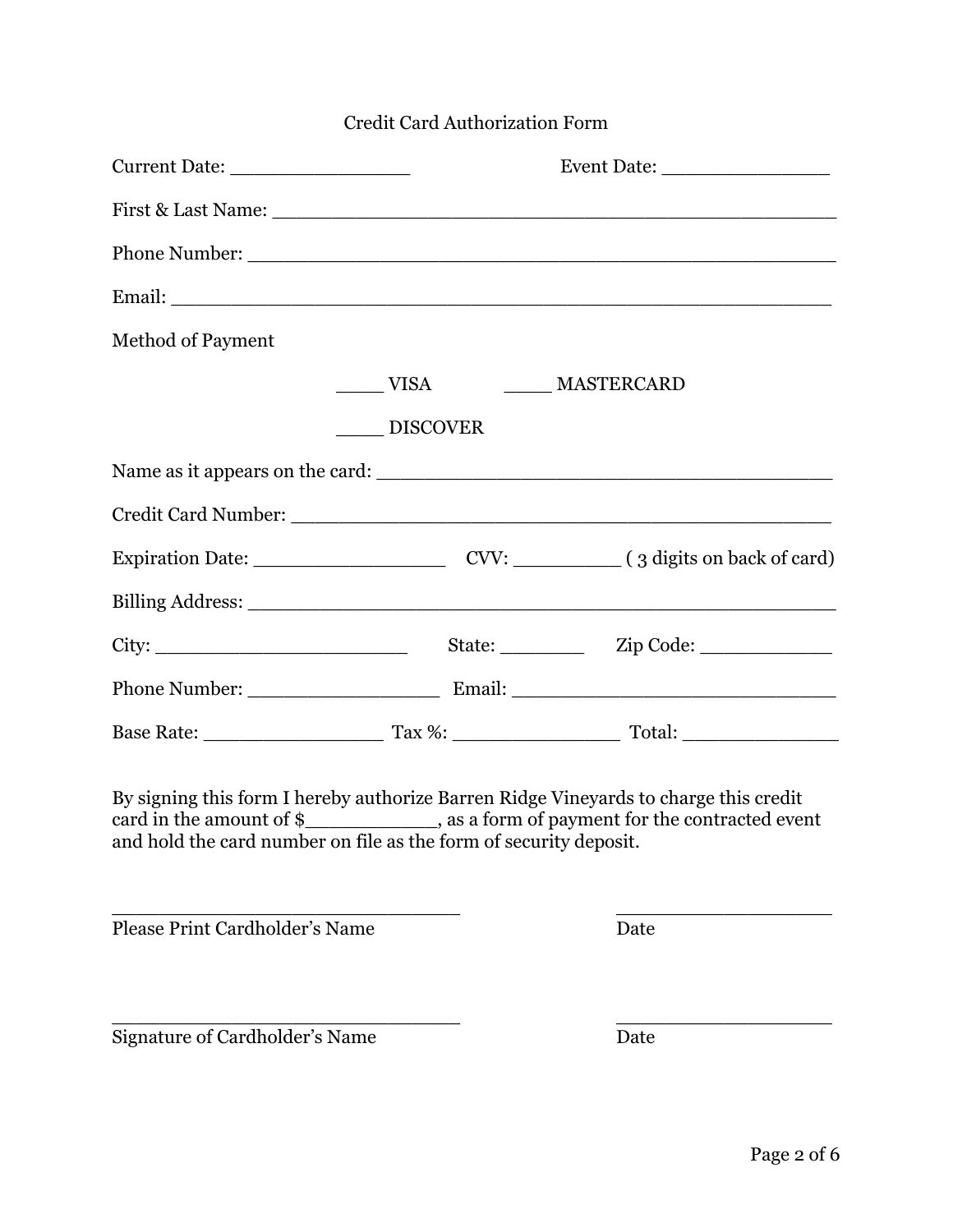#### Rental Dates

- 1. April through October, the entire facility must be rented when obtaining a Friday, Saturday, or Sunday date for an event.
- 2. Barren Ridge Vineyards conducts harvest during the months of August through November. The lower part of the patio (the "crush pad") may not be available for event activities during this time.

### Rental Fee's

- 1. Renter agrees to pay stated rental price in full. 50% of the rental price is due when signing this contract. The **50% deposit is non-refundable**. The remainder due for rental is due two weeks prior to the event date stated on this contract.
- 2. Fourteen days prior to event a credit card number will be taken and kept on file for the security deposit. Should damage occur, the renter is notified and asked to attend a meeting with the owners for a discussion of the damaged areas.
- 3. Should a parking attendant be requested for the event, payment must be provided fourteen days prior to the event. The parking attendant will give direction to guests attending the event as where to park. The parking attendant will be onsite one half hour prior to the event. The cost is \$20 for a parking attendant.
- 4. Facilities must be used for stated purpose of the rental.
- 5. This contract must be returned and signed for rental to be valid.

#### Hours

- 1. Barren Ridge Vineyards will close the Tasting Room and Patio no earlier than 4:00pm. During stated hours the winery will stay open for business to the public.
- 2. All appointments for planning leading up to event must take place during normal business hours, unless scheduled with Event Manager.

#### Rented Areas & Set Up

- 1. Barren Ridge Vineyards will provide tables and chairs for up to 150 guests.
- 2. The tables and chairs are for indoor, upstairs use only.
- 3. In the event tables and chairs are required for outside use, the renter shall be responsible for rental items, set up of items, and clean up of items.
- 4. Barren Ridge Vineyards will set up and break down tables and chairs provided by us according to a diagram of needed items.
- 5. Barren Ridge Vineyards can set the Audrey Blackford Room for a ceremony and then re-set the tables and chairs for a reception for a maximum of 150 people. Advance notification of 3 hours is required and a setup fee will be applied in the amount of \$500.

Please Initial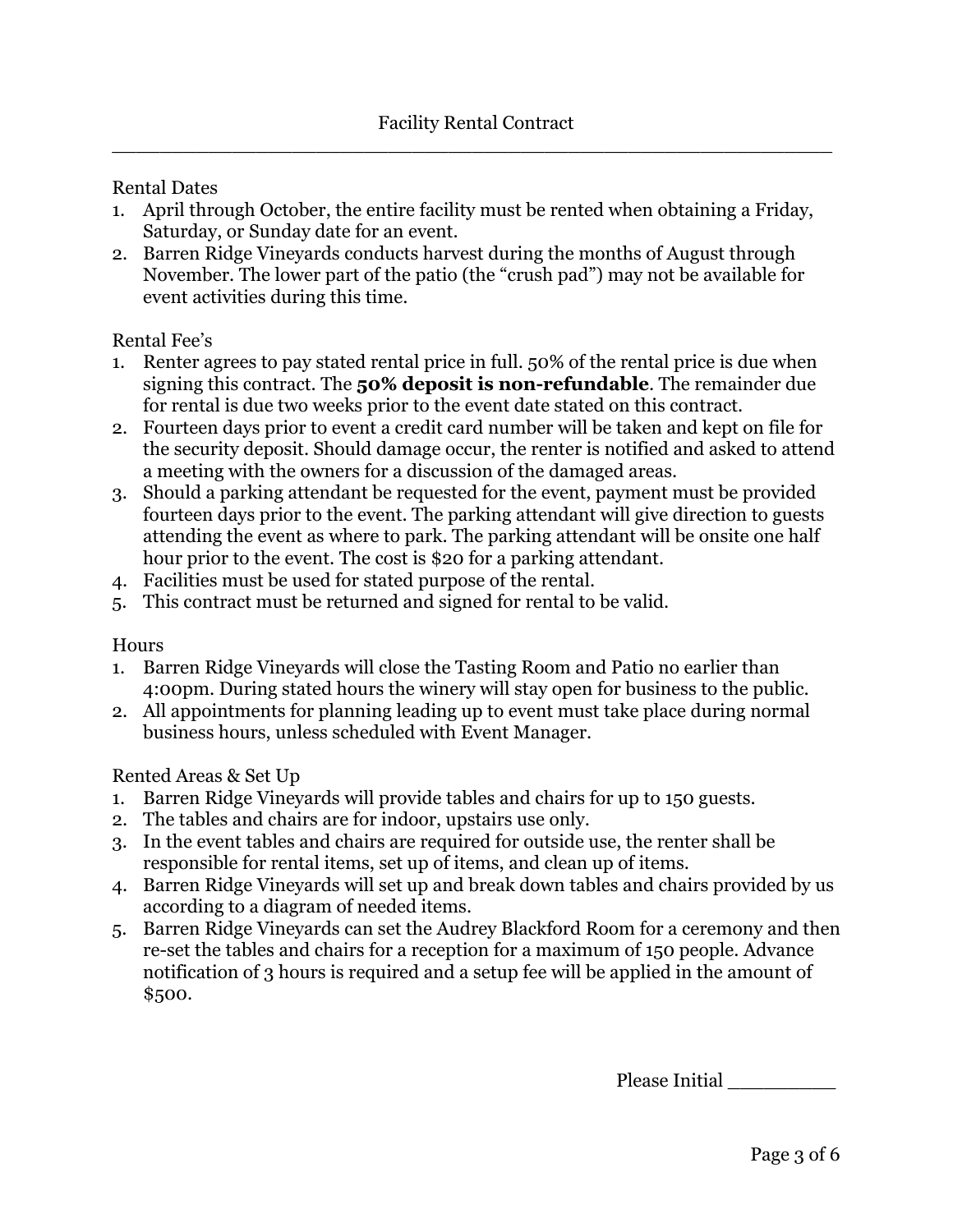- 6. Barren Ridge Vineyards will clean the floor inside of the building once before and after event. The floor shall be cleaned before set up takes place, it is the responsibility of the renter to clean the floor after set up should they so desire.
- 7. Set up will take place the day of the event. Set up will not impede business hours.
- 8. Decorations may not be nailed or punctured into the walls or wood.
- 9. The renter is responsible for any rented items.
- 10. All rented items are to be placed in designated area for pickup by Rental Company. It is the responsibility of the renter to make sure all rented items have been placed in the designated area, at the end of the night, following the event.
- 11. Barren Ridge Vineyards does not set up or take awn any rented items.

#### Alcohol

- 1. Wine may be purchased and served for the event. Only Barren Ridge Vineyards wines may be served at the event.
- 2. We are a farm winery and with that license, Barren Ridge wine must be purchased for your event.
- 3. Other alcohol may be served as long as the caterer has an ABC permit or the renter obtains a one-day special event ABC permit.
- 4. Barren Ridge Vineyards does not provide a bartender for the event.
- 5. Chilling all wine purchased is the responsibility of the renter.
- 6. No persons under the age of 21 are permitted to buy or consume alcohol on premises.
- 7. A self-serve bar is prohibited.
- 8. All wine purchases are non-refundable.

#### Clean-Up

- 1. Clean up must be completed one hour after event has ended.
- 2. Barren Ridge Vineyards will take down tables and chairs provided by us and clean the floors.
- 3. Renter is responsible for trash, decorations, washing of Barren Ridge wine glasses if used, and all returned items. All must be removed the night of the event and the facility left in original condition.

#### Safety

- 1. Renter is responsible for the safety and well being of all event attendees, including behavior and transportation.
- 2. Barren Ridge Vineyards is not responsible for theft, damage, or loss of property including vehicles on premises.
- 3. One Barren Ridge Vineyard staff is present during the event. Should an accident occur, notify the staff member immediately.

Please Initial \_\_\_\_\_\_\_\_\_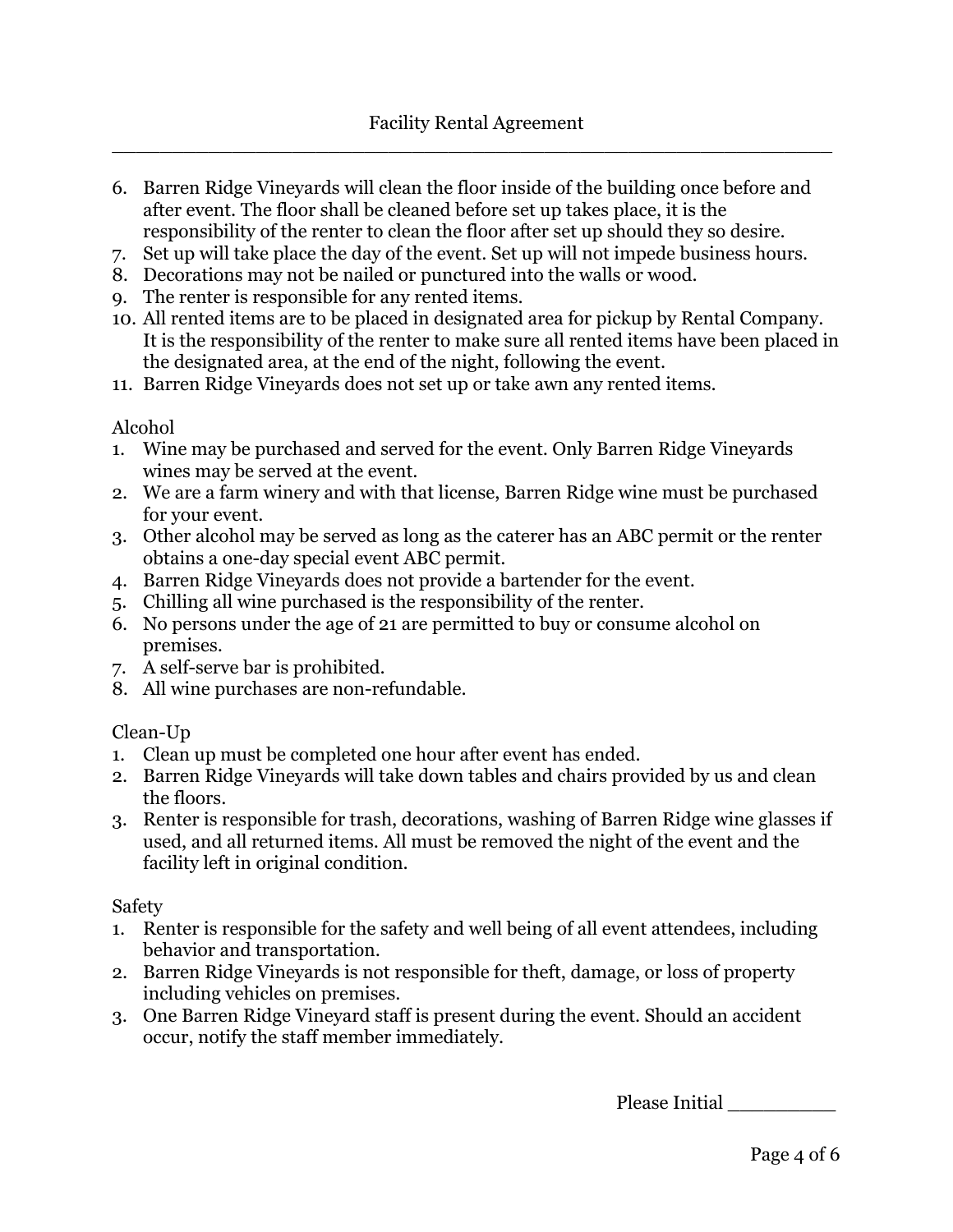Music

- 1. All outdoor amplified music must stop by 10:30pm.
- 2. All indoor amplified music must stop by 11:30pm.

Inclement Weather

- 1. Inclement weather will not be accepted as reason for cancellation of event.
- 2. Barren Ridge Vineyards is not responsible for moving of any items set up outside should inclement weather ensue. The renter will be responsible for setting up should items need to be moved.

Cancellation

- 1. The 50% deposit made on the facility is non-refundable.
- 2. Should cancellation occur, a cancellation date release form will need to be filled out and remitted to Barren Ridge Vineyards.